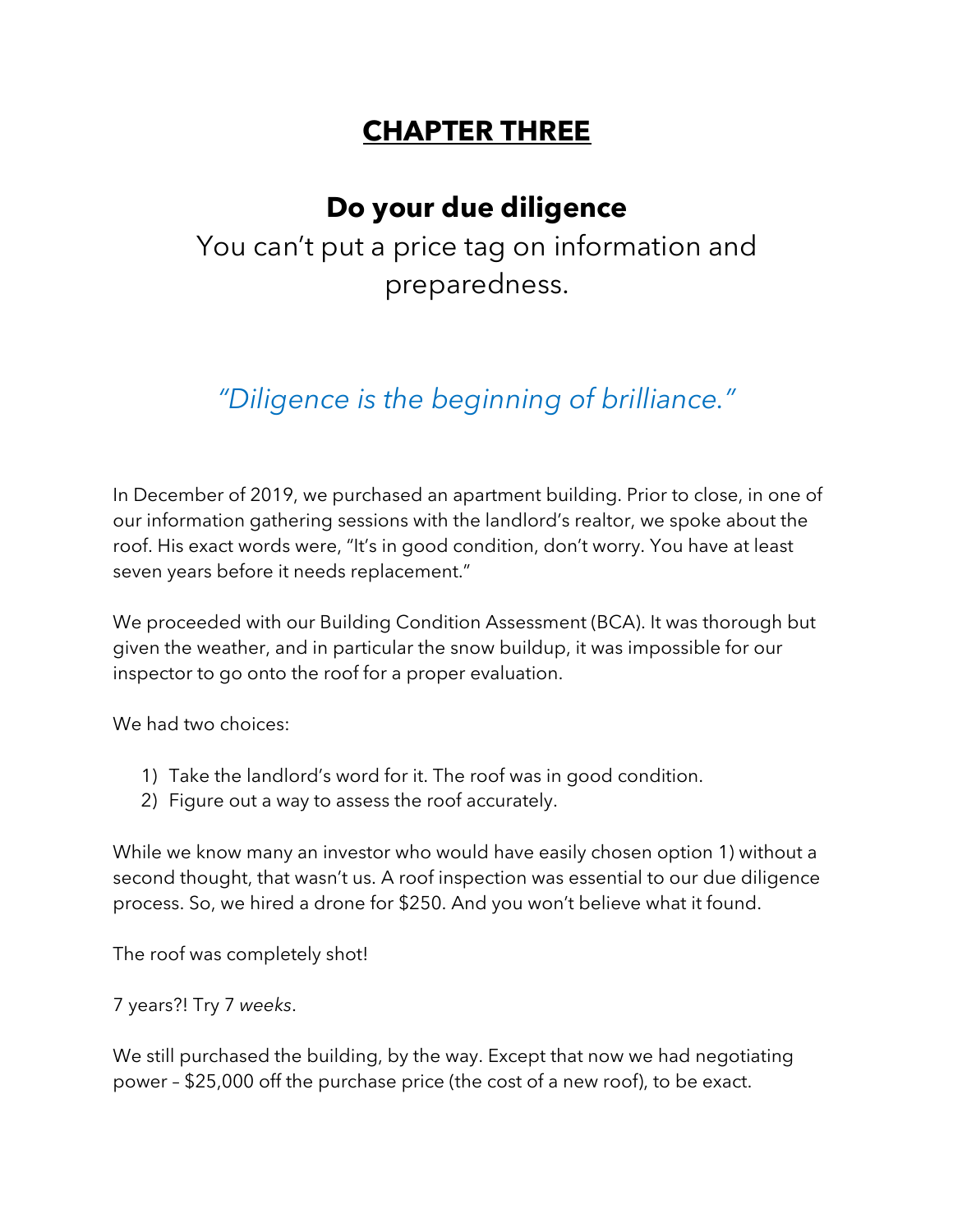Think you can cheat on your due diligence? Think again. In this case, if we hadn't taken matters into our own hands to ensure the assessment of the roof, we would have paid at least \$25,000 more for the building *and* we would have been in for a rude awakening after closing when we finally realized the actual state of the roof. Not to mention the fact that we'd be out-of-pocket an extra \$25,000 to replace it.

Due diligence is a pain in the ass. Absolutely. It's time consuming, expensive, exhausting and can even become overwhelming at times. But it is critical to sound investing.

Why?

- 1. Information
- 2. Peace of mind
- 3. Minimized risk

Proper due diligence provides you with all the information you need to make an intelligent decision. Sometimes, it's what reveals a serious flaw with your potential purchase to give you incredible negotiating power. Other times, it identifies the positive attributes of a property to give you that added confirmation that you're making a good investment.

Due diligence puts in clear view the good, the bad, the minor considerations and the major concerns. In the event of large real estate investment purchases such as the apartment buildings we find ourselves evaluating, proper due diligence gives us deep insight into the lifetime of that building. It's invaluable.

Take warning, however. When it comes time to do it, you may feel tempted to forego the money and effort. Thorough due diligence can run you ten thousand dollars or more, which can be difficult to swallow upfront. But all you need to ask yourself is, "Do I want to do everything in my power to make sure this is a good investment? And if it has issues I am uncomfortable with, don't I want to know this now so I can walk away?" Give yourself that added level of peace of mind – it's worth every penny in the long-run.

Investors, especially those who are already seasoned in the market, often think they know everything on their own. This is a dangerous assumption because you may be a shrewd investor, but that doesn't make you an expert on the construction of a building or the state of the electrical panel. Minimize your risk. Enlist the services of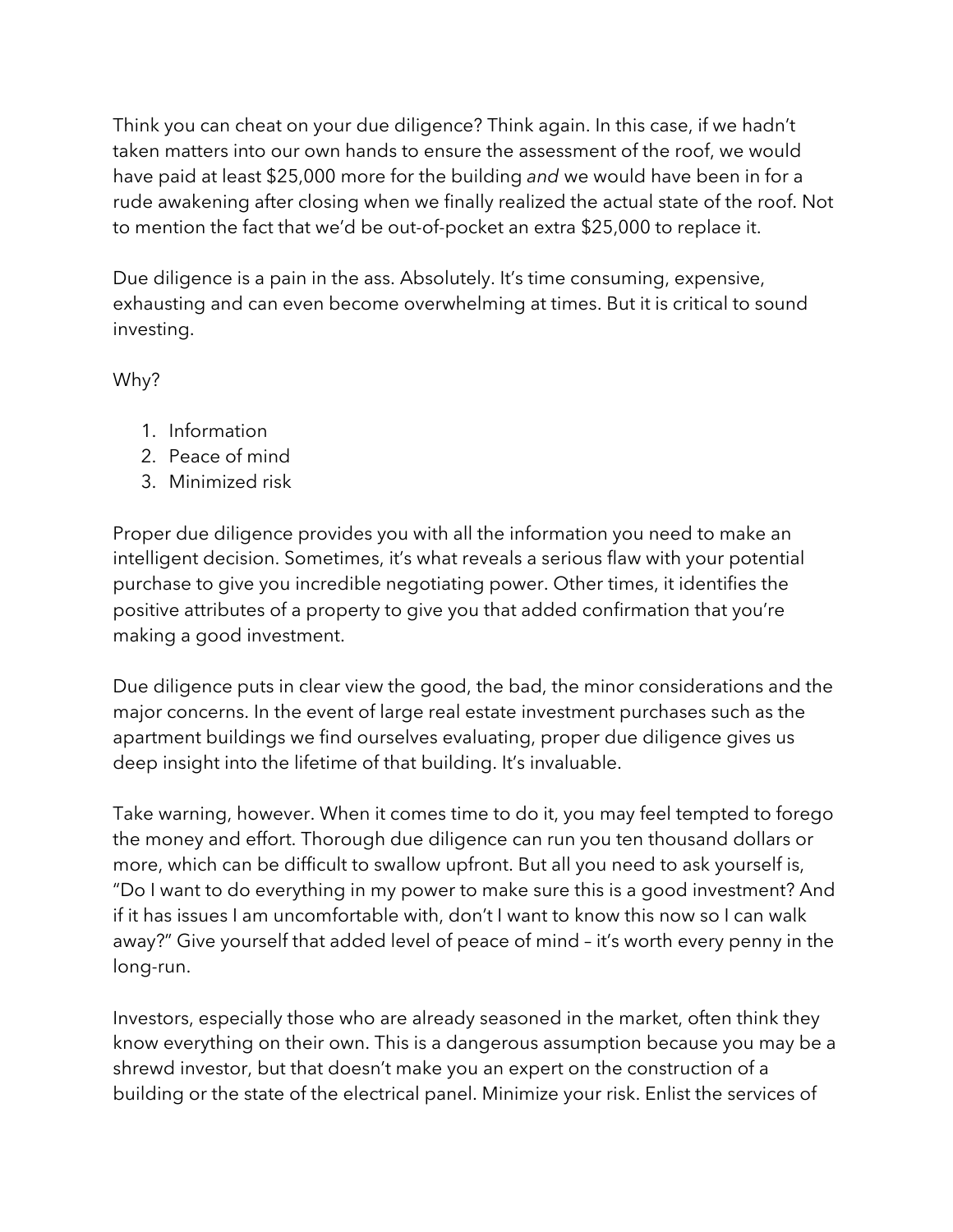professionals and surround yourself with a reliable team that can give you the structural, internal, external and environmental details you need prior to making a decision on a property.

While most A and B lenders (banks, credit unions) require due diligence in order to approve you for financing, private lenders don't always make it a requirement. In these cases, YOU need to make it a requirement.

Even though our investment model is to buy, renovate, rent and hold on to our properties for the long-term, we walk in to each transaction with a different mindset:

## *We see every investment as a potential sell.*

When we temporarily shift our thinking in this way as we conduct our due diligence, this allows us to view our potential asset as sellable. In the event that we want to liquidate sooner than our master plan dictates, how easy will it be to sell? What are the existing and future issues that may make the sale more difficult?

In the apartment building market in Ontario, we believe the key aspects of a thorough due diligence process are:

## **Building Condition Assessment (\$2,500+)**

A building condition assessment is an evaluation of the condition of a building's structural foundation and superstructure, mechanical systems and envelope performance. It's an essential step towards making informed decisions regarding your commercial real estate offer and it's usually this that makes or breaks a deal.

## **Appraisal (\$3,000+)**

In a property acquisition process, you definitely want to know the appraised value of the building. In commercial multi-family real estate, this cost can run anywhere from \$3,000 and up. One time, because of the type and size of the apartment building, we paid \$15,000.

## **Elevator inspection (\$2,000)**

This is not required, but we highly recommend it. Take a second to think about this. If you're considering the purchase of a building that is far from new, that means the elevator is also far from new. Imagine you acquire the property and shortly after, the elevator breaks down. Now you're out at least \$50,000,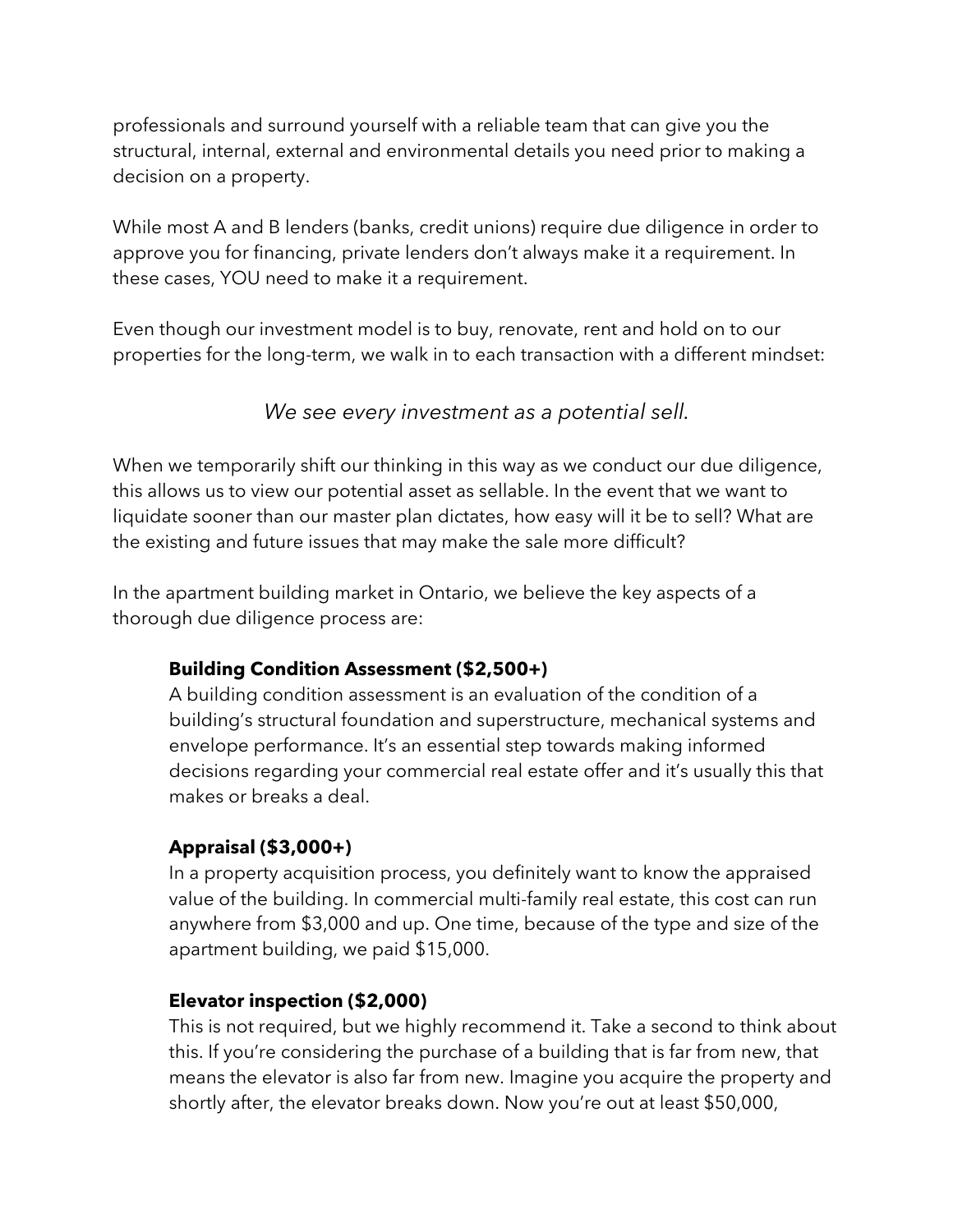whereas you could have paid about \$2,000 to have a proper inspection conducted ahead of time.

#### **Environmental Assessment (Phase One: \$3,000+)**

An environmental assessment identifies, estimates and evaluates environmental impacts on the building. For example, what are the impacts of a gas station next door? Dry cleaner? Funeral home (the older ones are known to have huge oil tanks under the ground to facilitate their incinerators)? Auto repair shop? Highly industrial factories? In our experience, it is the presence of these types of places that pose a higher environmental risk to your building. This is exactly why we take a close look at the area, neighborhood and street. A Phase One environmental assessment is a visual inspection usually around \$3,000, Phase Two is a deeper inspection according to findings in the direct surroundings of the building and costs upwards of \$10,000. A piece of advice: if something is found in Phase Two, walk away. It's not worth taking any further.

That leads us right into our next point: *location, location, location*. Yes, it is important enough to be stated three times! One of the most critical components of proper due diligence is taking the necessary time to ensure that you are finding the ideal location for your investments.

We take this very seriously and conduct a wide range of research in order to determine whether or not we think a location is suitable.

In the commercial multi-family real estate space, at the moment lenders are showing their preference in larger cities that have strong economies supporting them. Cities that are home to many different industries are considered good options. A couple of our current favorites are Ottawa, which has government, manufacturing, tourism, education and healthcare; Brantford in which manufacturing, healthcare, education and trades are prevalent; and Hamilton, a city known for its steel industries, recycling, hospitals, universities, colleges, an airport and shipping. On the flipside, Edmonton, for example, isn't a city where we would consider investing, not because it isn't a fantastic city, but because it is dominated by a single industry: oil. When oil prices plummeted earlier in 2020, the city was immediately impacted and now rental vacancies are a huge problem.

Other city-level traits to look for include infrastructure, hospitals, high immigration and public transit.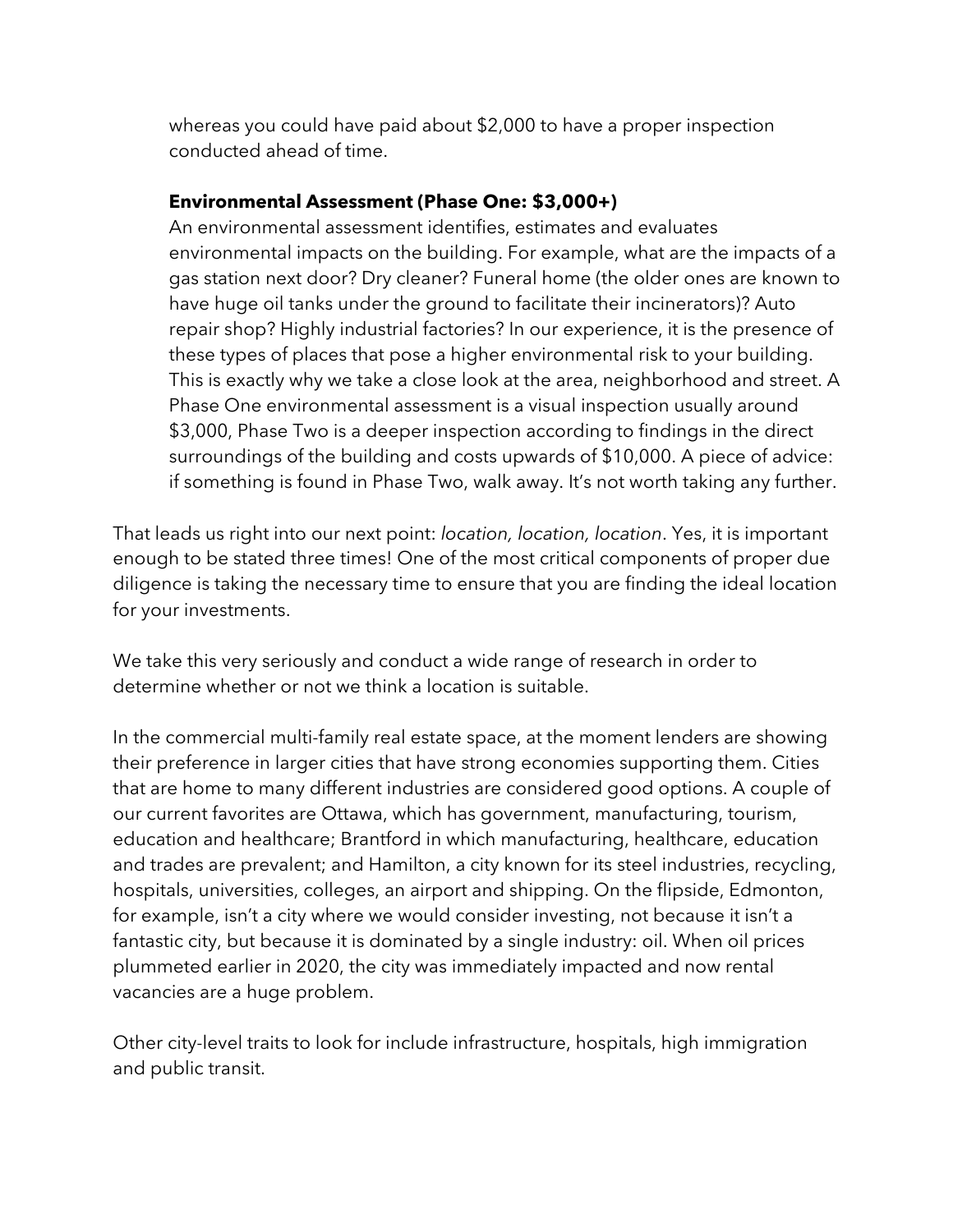## *"A line I love to use in our investment selection process is: Buy the worst building on the best block."*

## - - Jamie Collard

When we say "worst building" we mean the one that's rundown, needs cosmetic repair and whose rents are 50% lower than what they should be because of the state of the building itself. "Best block" refers to the one that has great amenities close by, schools, high walk scores, nearby bus and subway stops, attractive restaurants and stores. As we select our buildings, we're keeping two key audiences in mind: seniors and millennials. What would each of them look for in an apartment?

We love fixing up buildings that need work and raising their property values in the process. We are careful not to get involved in structural repairs and focus on the cosmetic side of the equation. And we look for concrete buildings, not wood-frame. It's a well-known fact that concrete buildings have less sound travel from one unit to the next and experience far fewer structural issues than wood-frame buildings – not to mention the fact that property insurance is significantly cheaper for the former.

To find the best buildings that meet your criteria, you've got to have exceptional commercial realtors on your side. We are very fortunate to have what we consider to be one of the best realtor groups in commercial real estate in our area. A good realtor team plays a key role in your due diligence process because, if they're doing their jobs right, they can supply you with the bulk of the documentation you need including 24 months of bills like utilities, repairs and insurance claims, the site plan, building permits, engineer drawings and so much more.

Let's be honest, especially on a commercial multi-family building, any realtor team is making a shitload of money on that transaction so make sure they're pulling their weight and doing what they're supposed to do. Now we have a great team we can rely on, but in the past we've had realtors who provide nothing in terms of required documentation. When this happens, you have no choice but to reach out to your lawyer, which only drives up your legal costs. For what?

Contrary to what our humble beginnings looked like in real estate investing, we now have thorough and strategic checklists in place that cover everything from tasks to required documentation. And every item on the list is associated with a person's name who is responsible for the fulfillment. By doing this, we have specific checks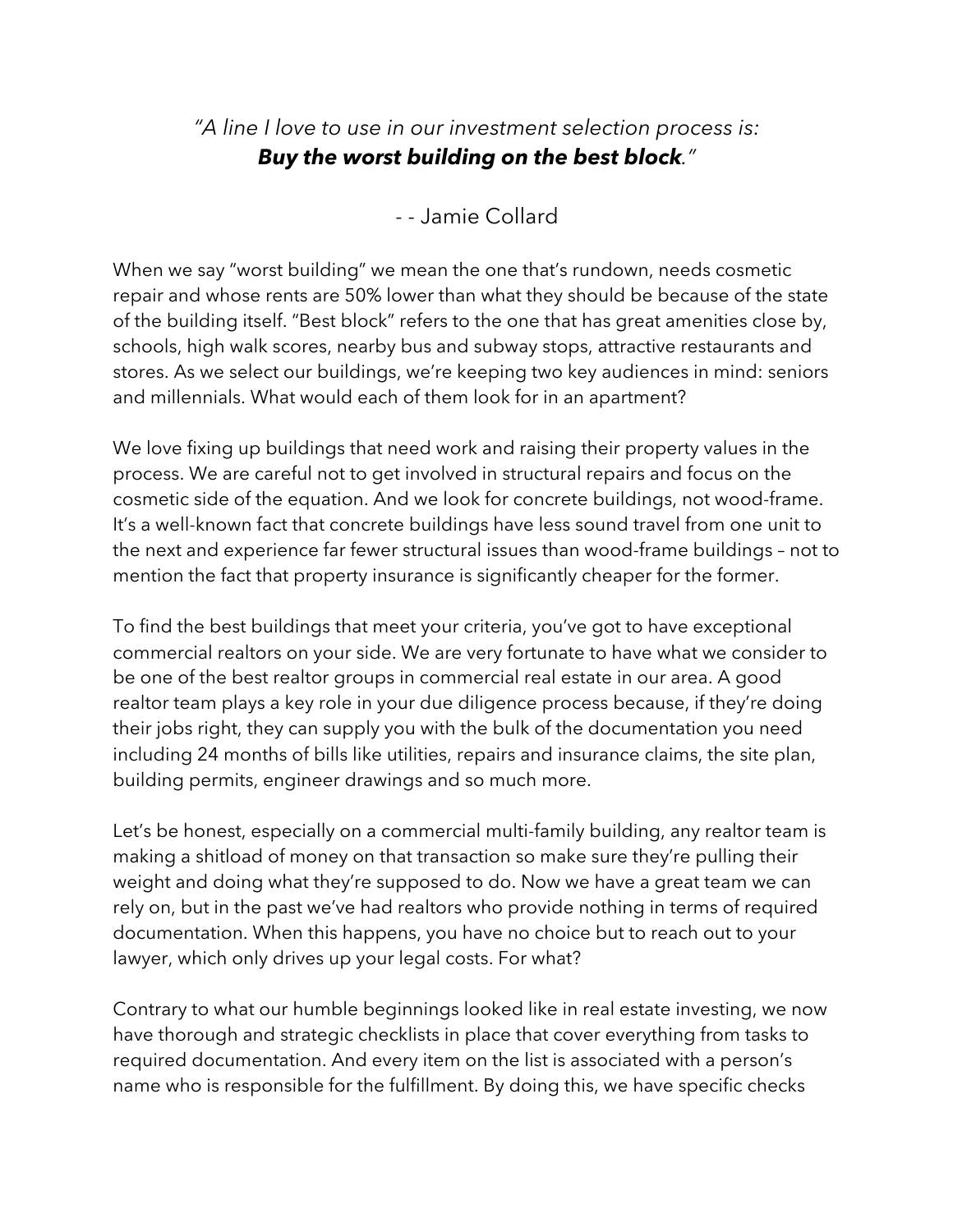and balances in place and we decrease the likelihood of something falling through the cracks.

Think you've settled on the ideal building to become your next investment property?

Now it's time to support your idea with data-based evidence.

## **1. Crunch the numbers.**

What is the purchase price of the building? What are the closing costs? How much will renovations be? What is the projected rent increase? What is the building's forecasted value after renovations are complete?

Use spreadsheets and documents to record every number and make every calculation that will help you determine whether or not this is a money-making opportunity or a money-down-the-toilet poor decision.

We have a strategy we've now used a few times in which we go on Facebook Marketplace and advertise a unit from one of our previously renovated buildings (our unit renos all look the same: grey walls and flooring, Quartz countertops, shaker cabinets), made to look as though it is a unit at the address of the new building we're interested in purchasing but haven't yet done so. The rent is posted at the rate we anticipate it to be after renovations. Then we wait. Is there any interest? If so, that tells us we're probably on the mark with projected rent to attract tenants to the space. If not, we may be off in our projections. A few times, these "faux listings" have received so many inquiries, that we've had to quickly remove them.

Create pro forma financial statements. These are designed to facilitate comparisons according to historical data and future projections. For an apartment building investment, the key numbers in your pro forma will include pricing information, renovation costs, closing costs, expenses, carrying costs, utilities and vacancies, to name a few. A pro forma gives you an in-depth look at your investment and shouts out loud and clear whether or not you will come out the other side cash positive, or cash negative.

On each and every one of our investments, within 12 to 18 months we want a free apartment building (at least!). Let us explain: every dollar we put into the building, we want to be able to pull out once the new appraisal comes in and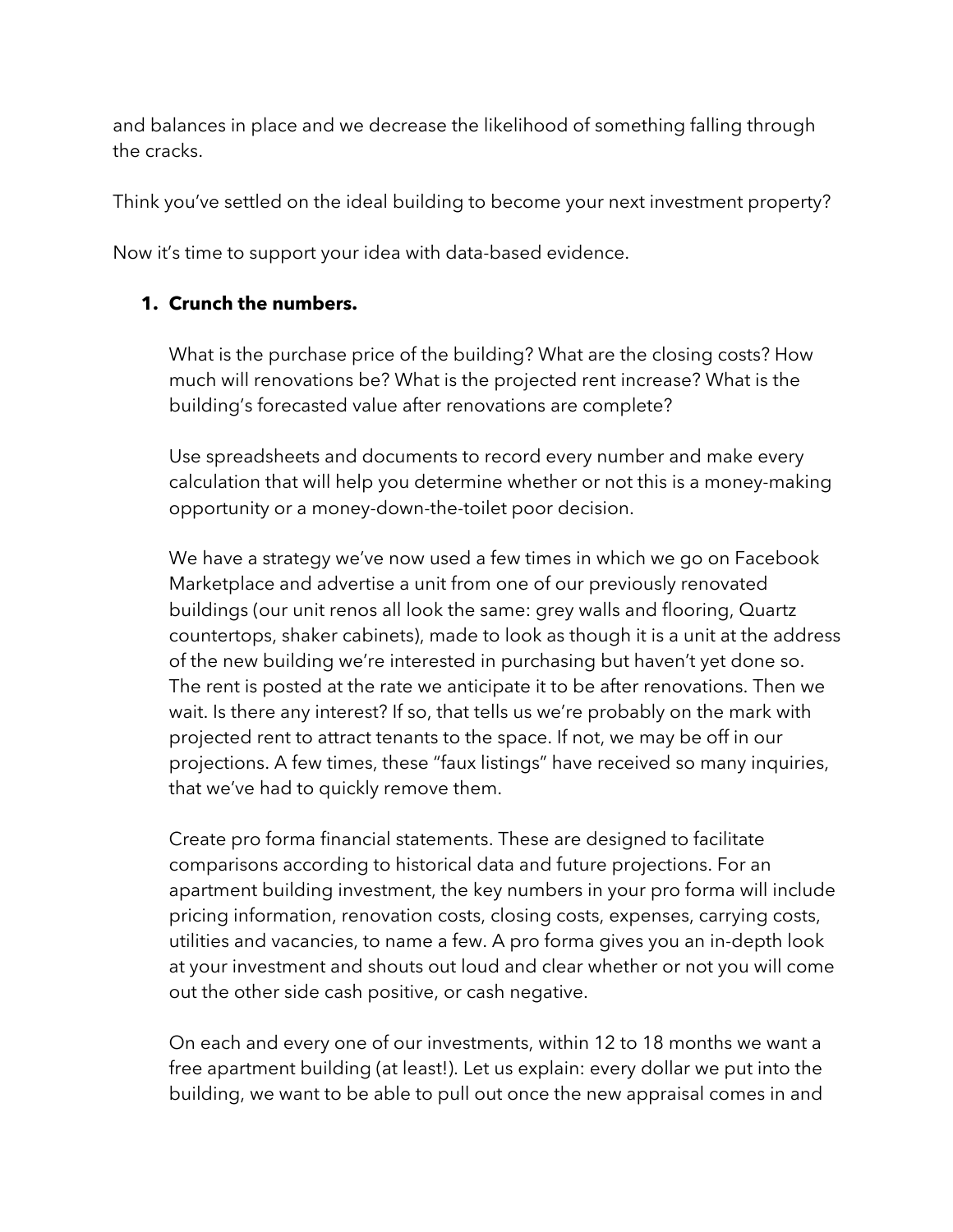we refinance the mortgage. And that's our bottom-line goal – if we've made a great investment, we're able to pull out our invested money *and then some*. After a refinance on a successful apartment building investment, it's not impossible to make \$1-2 million. We also want to earn \$50,000 per month, per building. Here's how we do that: every time we increase the Net Operating Income (NOI) of a property by \$1.00, we subsequently increase the value of the building by \$20.00. As tenants move out of a building we've acquired, we start renovations. As renovations are completed, rents increase. And this is how we build our net wealth over time.

Always remember this line (which you've probably heard many times before): *cash is king.* It certainly is. How much cash are you making on your investment? Are you cash flow positive with your rents each month, after you factor in all expenses? To keep your career propelling forward, what you do with your cash is also critical. Let's say we can make \$1 million from one of our buildings after a refinance, if we pull it out, we can invest in another building or engage in private lending. Once again, this is fueling our growth and furthering that dream of ours to be able to just pick up and go at the drop of a hat…traveling wherever our hearts desire in that moment.

Numbers are what really matter in the grand scheme of your entire investment plan – not just the property you're currently considering. It always comes back to cash and overall net worth. For us, the latter is the most important. What is the accumulated worth of all our assets? If we sold them all at some point, what kind of cash would we be left with? We're at a point now where we would be able to put that money in a savings account, and live off the interest comfortably, never needing to worry about going back to full time jobs – which feels fucking impossible to us now! We don't want to set our alarm clocks ever again.

*"In fact, if there's the odd day when I set my alarm for an appointment, as soon as I hear it my heart jumps and I think in my head, 'Shit! I have to go to work!' After a second I lie back down in my bed relieved that it's not true. I guess that sound has conditioned my brain for good."*

- - Leslie Collard

#### **2. Get pre-approved for a mortgage.**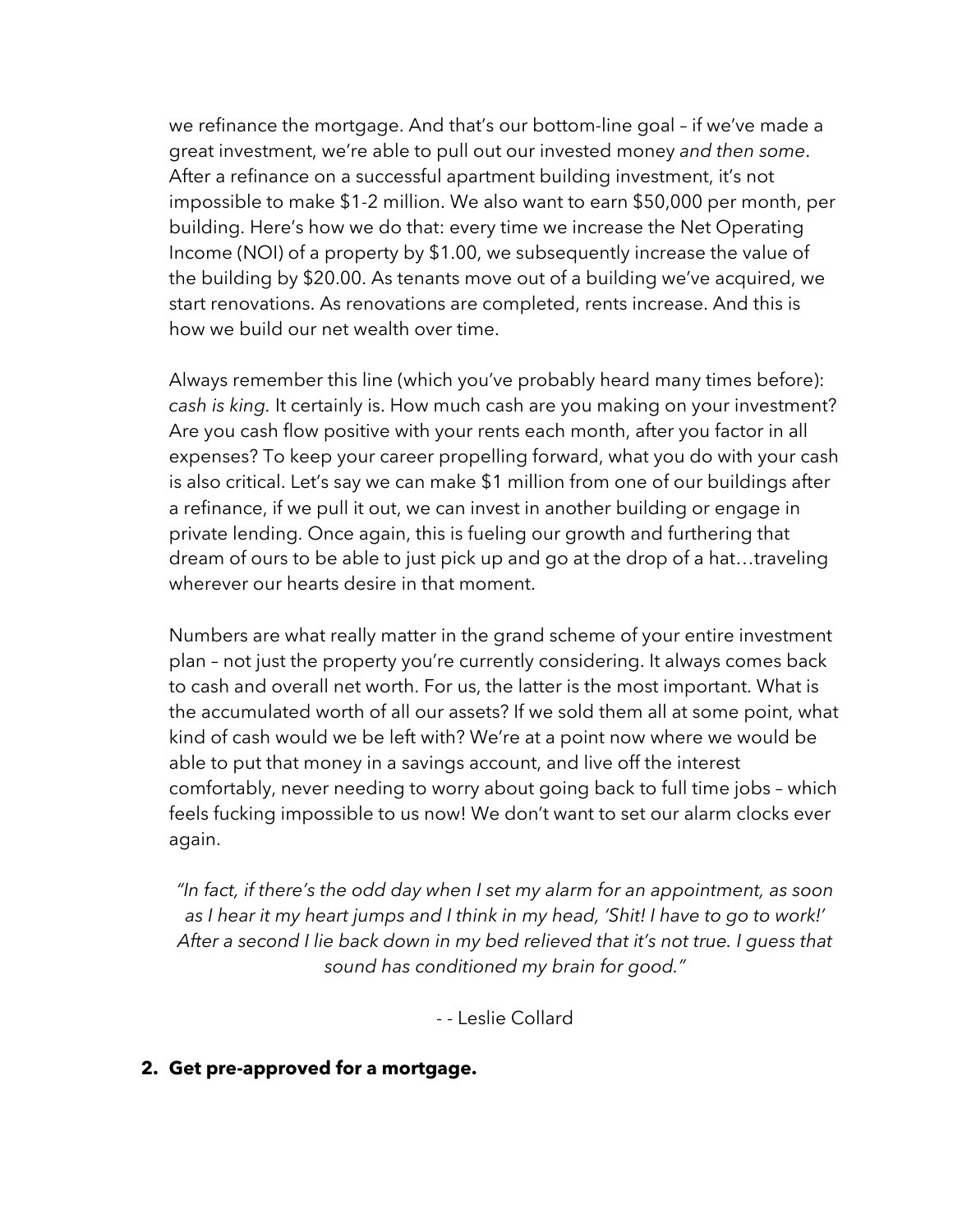If your numbers line up, it's time to move on to Step 2. You must determine whether or not you can solidify a mortgage on the property and what the required Loan to Value (LTV) will be. If you cannot get pre-approved, your opportunity is dead in the water and there's no use wasting time and money on the rest of your due diligence tasks. Ideally, you have a pre-existing relationship with a commercial mortgage broker who can give you an answer within a few hours.

## **3. Visit the property.**

Pre-approved? Excellent. Now it's time for you to visit the property in person. Do a walk-through. Pay attention to the street, surroundings and local area. Inside the building, look out for any red flags. Get a feel for the place. As you see more and more properties and become a seasoned investor over time, you'll notice that you become quite good at knowing what to look for and figuring out whether or not this is a good investment – just from your walkthrough.

Right around this time in any given transaction, we like to find the local tenant Facebook pages and monitor what people are talking about. You'd be surprised what you can find out from people who are just looking for a place to vent. One building turned out to have an obscene number of tenants speaking out about the perpetual infestation of bedbugs and cockroaches for years! It was even in the news. So, our realtors called the owner, thinking we might be able to acquire the building on a steal because of all the bad press. It didn't go through, but this demonstrates the kind of initiative you can take when you have powerful knowledge behind you.

We like to talk to current tenants and ask them questions like, "How do you like living here?", "Do you have any problems with your unit?", "How is your electrical and plumbing?" Some tenants just give simple one-word answers whereas others go on and on about everything they see that's wrong with the building. Are you thinking what we're thinking? Negotiating power!

One time our walk-through of an advertised 4-unit building revealed that it wasn't a 4-unit residence at all, but rather a triplex with an illegal unit in the garage! It smelled horrible, and the poor tenant hadn't had hot water for three years.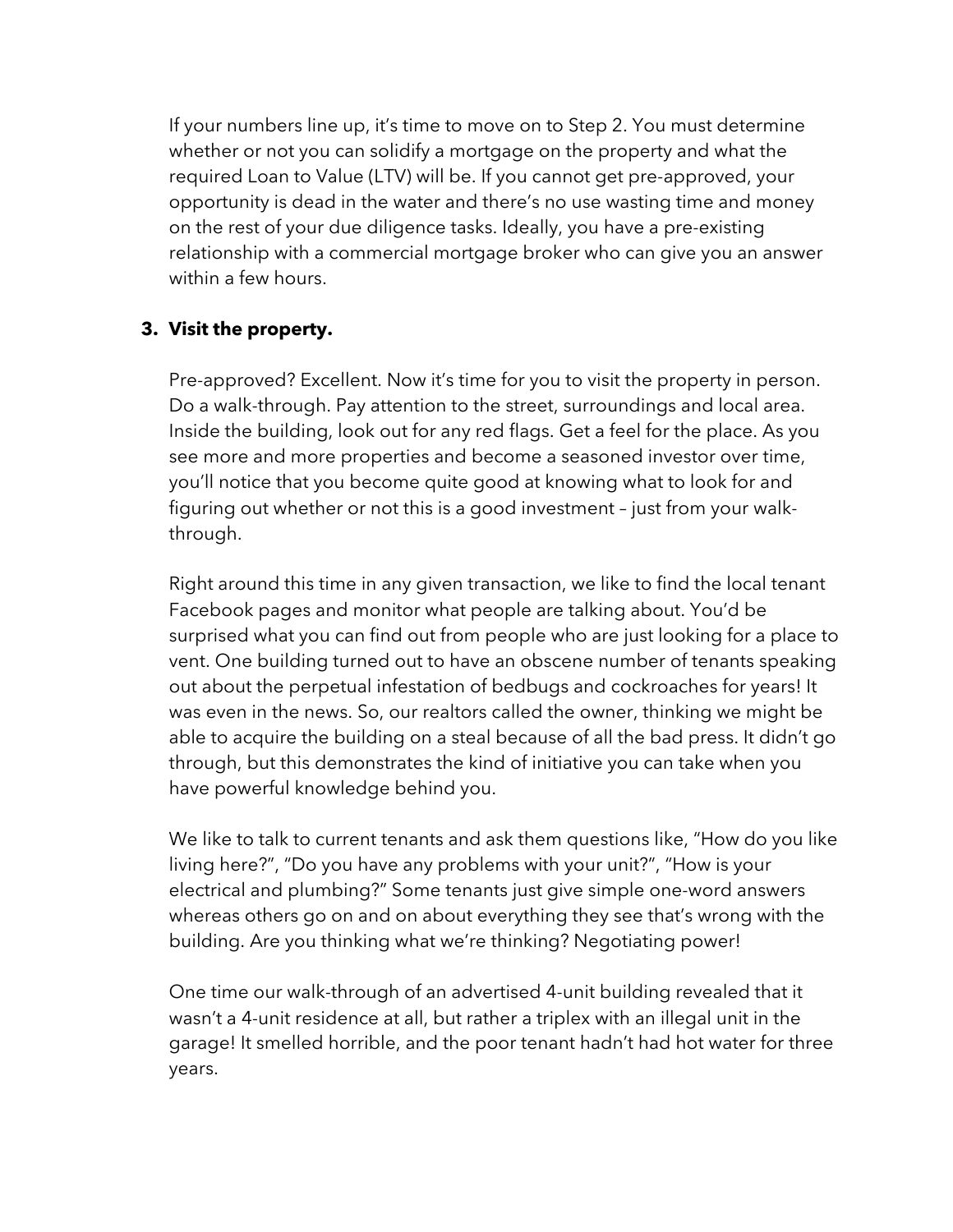## **4. Put in an offer.**

If you like what you see during your walkthrough, and you feel confident and ready, it's time to put in an offer. It helps to have an excellent realtor in your corner at this phase. Determine a fair, yet lucrative, price and away you go. Then come the negotiations, so brace yourself.

One of our methods is to show up with an offer in-hand during our walkthrough. This demonstrates our seriousness in the deal and our confidence in moving forward – as long as the landlord has been honest about what they've disclosed to us thus far. When we put in an offer at this stage, it is always conditional on a thorough due diligence process, which includes assessments and appraisals.

## **5. Do your due diligence.**

If – and only *if* – your walk-through is a success and your offer has been accepted conditionally, do you begin your extensive due diligence process. Here is where you will conduct a building condition assessment, order an appraisal and acquire an environmental assessment.

For us, we're at the stage where after we've completed our walk-through, we know if we're going to close on the building or not. If we are, we bring in our entire team simultaneously:

- Building condition assessment engineer
- Appraiser
- Project manager
- Property manager
- Environmental specialist

We do this to save time and be as efficient as possible. If at any point, something is found that changes our view on the investment or simply poses too much risk, we walk.

Cheating on your due diligence is cheating yourself out of an intelligent investment. Picture your investment as a carpet atop a floor. The property is the floor. Your due diligence process is the carpet. As you peel back each corner of that carpet, how